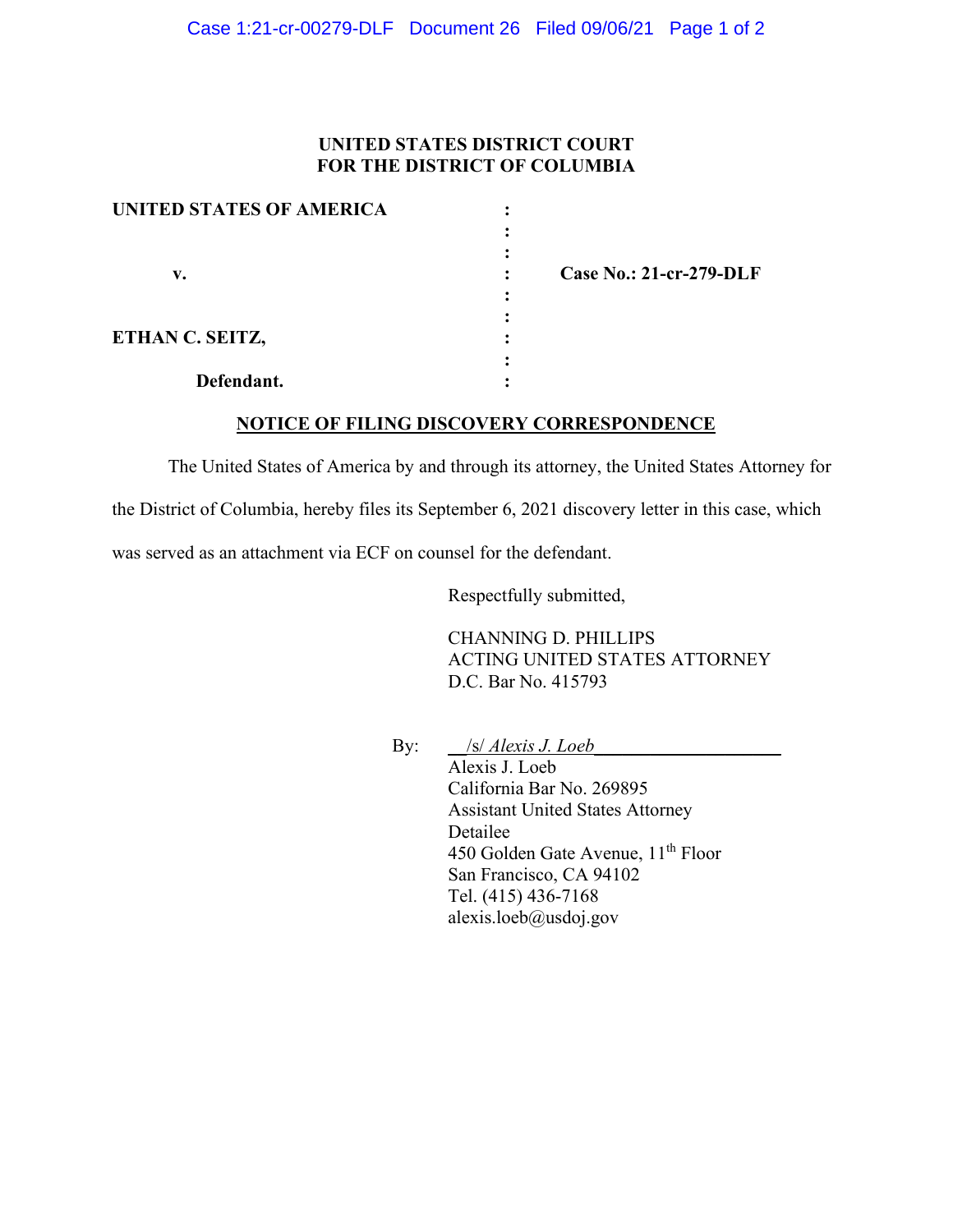Case 1:21-cr-00279-DLF Document 26 Filed 09/06/21 Page 2 of 2

## **CERTIFICATE OF SERVICE**

On this 6th day of September, 2021, a copy of the foregoing was served upon all parties

listed on the Electronic Case Filing (ECF) System.

\_\_/s/ *Alexis J. Loeb\_\_\_\_\_\_\_\_\_\_\_\_\_\_\_\_\_*

Alexis J. Loeb Assistant United States Attorney Detailee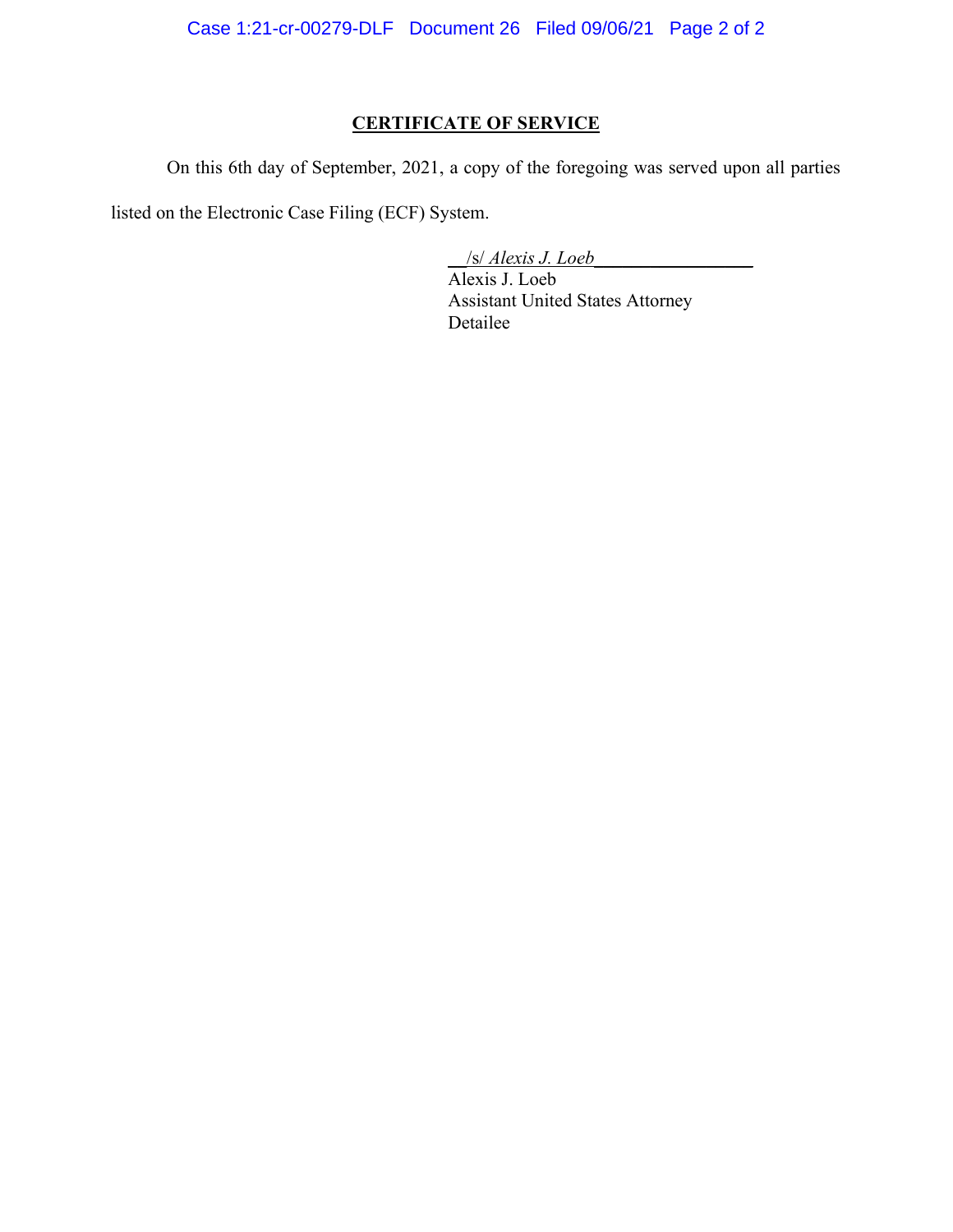## Case 1:21-cr-00279-DLF Document 26-1 Filed 09/06/21 Page 1 of 2



U.S. Department of Justice

Channing D. Phillips Acting United States Attorney

*District of Columbia*

*Judiciary Center 555 Fourth St., N.W. Washington, D.C. 20530*

September 6, 2021

Jose German, Assistant Federal Public Defender Federal Public Defender for the District of Columbia 625 Indiana Avenue NW Washington, D.C. 20004 *Via ECF*

> Re: *United States v. Ethan Seitz* Case No. 21-cr-279-DLF

Dear Counsel:

I will be sharing a production of preliminary discovery in this case using the government's USAfx File Exchange System in the next few days. Although you may review the entire discovery on the shared drive, in order to retain access to the discovery, you must download it immediately. Once all uploaded materials are available for download, I will alert you via email. If you have any questions regarding the provided discovery or are missing something, feel free to call or email me.

This production of preliminary discovery contains a zip file with five videos obtained in an investigation of another defendant. In particular, I would direct your attention to the file entitled "GoPro391.MP4." Mr. Seitz is visible approximately twenty seconds from the end of the video.

Due to the extraordinary nature of the January 6, 2021 Capitol Attack, the government anticipates that a large volume of materials may contain information relevant to this prosecution. These materials may include, but are not limited to, surveillance video, statements of similarly situated defendants, forensic searches of electronic devices and social media accounts of similarly situated defendants, and citizen tips. The government is working to develop a system that will facilitate access to these materials. In the meantime, please let me know if there are any categories of information that you believe are particularly relevant to your client.

The discovery is unencrypted. Please contact me if you have any issues accessing the information, and to confer regarding pretrial discovery as provided in Fed. R. Crim. P. 16.1.